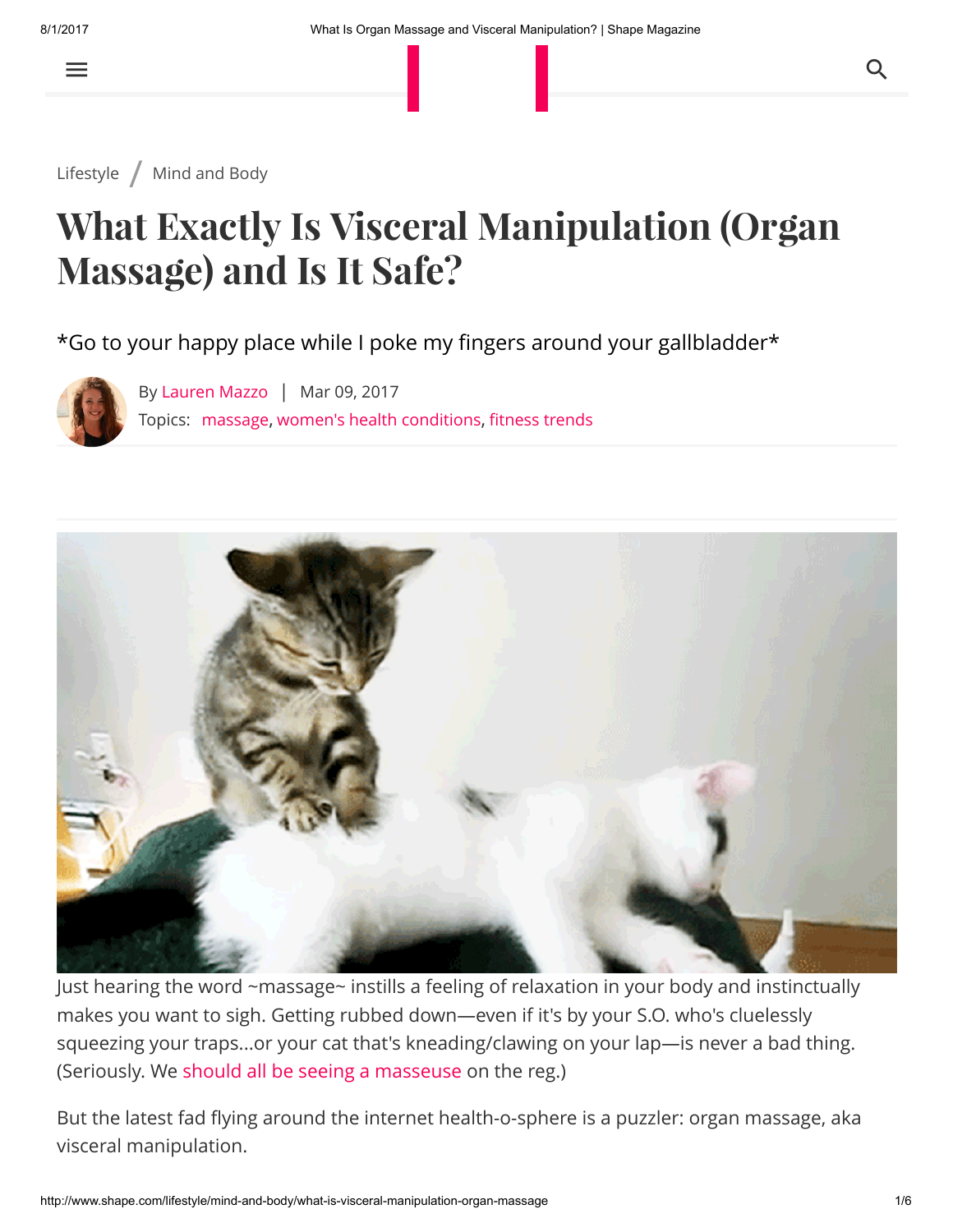Premier SHAPE [Coloring](https://www.poshcoloringstudio.com/artists/shape?utm_source=shape&utm_medium=internal&utm_campaign=mn_b705kr6b055bo) Pages - 20% Off!



It's not a totally new revelation in the massage world. Visceral manipulation has been around since the mid '80s, when French osteopath Jean-Pierre Barral invented the technique, according to the Barral [Institute,](http://www.barralinstitute.com/) the organization that he founded. But it's buzzing thanks to a Vogue writer who [tried](http://www.vogue.com/article/visceral-manipulation-organ-massage-sky-ting-ramesh-narine-sleep-nervous-system?mbid=social_twitter) it, and [other](http://hellogiggles.com/organ-massage-wellness/) sites that have picked up on the trend.

But the idea of someone poking around your internal organs is a little unsettling—what is organ massage, exactly? And more important, is it even safe?

The gist: It's a very gentle abdominal massage that can be performed by massage therapists, osteopaths, allopathic physicians, and other practitioners to treat things such as constipation, post-surgical adhesions, back pain, and even stress, mood, and sleep issues. The practitioner uses her hands to assess tense spots and gently compress and move certain soft tissues, feeling out for tender spots and scar tissue. Its effectiveness is still TBD, though, since current research is pretty conflicting, says Delia Chiaramonte, M.D., assistant professor of family and community medicine at the Center for Integrative Medicine at the University of Maryland's School of Medicine. (Although, it's worth noting that there are health benefits [associated](http://www.shape.com/lifestyle/sex-and-love/5-health-reasons-make-time-cuddling) with touch in general.)

For example, one study [found](https://www.ncbi.nlm.nih.gov/pubmed/25378096) that after a six-week period, visceral manipulation (in addition to standard pain treatment) didn't offer people with lower back pain any relief (when compared to the placebo group), but they did have less pain after 52 weeks of continued massage treatment. In research done on rats with abdominal adhesions, organ massage was found to both reduce and prevent the adhesions, as published in the *Journal of the American [Osteopathic](http://jaoa.org/article.aspx?articleid=2094553) Association*. While it can't be assumed the same would hold true for humans, it gives a little merit to the practice of organ massage in general.

Considering the lack of hard science behind it, why would anyone want to try it?

Visceral fascial constriction can occur in the body, especially if there is scar tissue from abdominal surgery (like a C-section), for example, says Anna Esparham, M.D., clinical assistant professor of integrative medicine at the University of Kansas Health System. Think: similarly to those tight spots in your quads, but in the connective tissue around your organs. Massage—just like in your muscles—can help break this up.

The viscera (internal organs) are connected through nerves and connective tissue to other parts of the body, including skin and musculoskeletal tissue, explains Esparham. "So if skin and musculoskeletal tissue are affected by chronic pain, for example, it can affect the visceral organ it connects to over time."